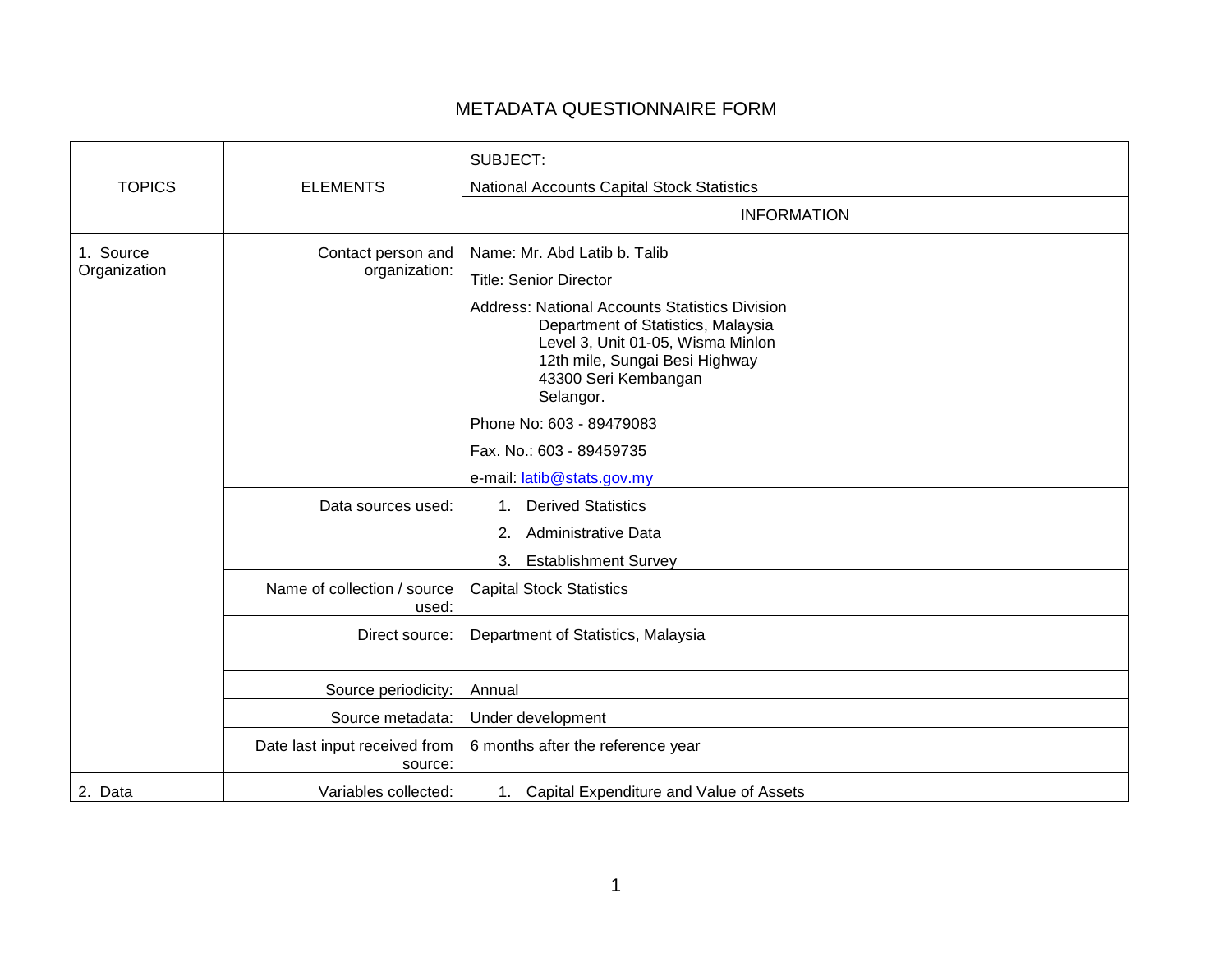|                                                           |                                               | SUBJECT:                                                                                                |
|-----------------------------------------------------------|-----------------------------------------------|---------------------------------------------------------------------------------------------------------|
| <b>TOPICS</b>                                             | <b>ELEMENTS</b>                               | National Accounts Capital Stock Statistics                                                              |
|                                                           |                                               | <b>INFORMATION</b>                                                                                      |
| Characteristic and<br>Collection                          |                                               | Prices<br>2.                                                                                            |
|                                                           |                                               | Intermediate Consumption<br>3.                                                                          |
|                                                           | Sampling:                                     | n.a                                                                                                     |
|                                                           | Periodicity:                                  | Annual                                                                                                  |
|                                                           | Reference period:                             | Calendar year                                                                                           |
|                                                           | Base period:                                  | $2010=100$                                                                                              |
|                                                           | Date last updated:                            | Annual                                                                                                  |
|                                                           | Link to release calendar:                     | Advanced release calendar                                                                               |
|                                                           | Other data characteristics and<br>collection: | n.a                                                                                                     |
| 3. Statistical<br>Population and<br>Scope of the Data     | Statistical population:                       | All economic activities within the 2008 SNA production boundary.                                        |
|                                                           | Geographical coverage:                        | Malaysia                                                                                                |
|                                                           | Sector coverage:                              | All economic sectors                                                                                    |
|                                                           | Institutional coverage:                       | Industries<br>1 <sup>1</sup>                                                                            |
|                                                           | Item coverage                                 | n.a                                                                                                     |
|                                                           | Population coverage:                          | 1174 industry (by 5 digit MSIC 2008)                                                                    |
|                                                           | Product coverage:                             | n.a                                                                                                     |
|                                                           | Other coverage:                               | n.a                                                                                                     |
| 4. Statistical<br>Concepts and<br>Classifications<br>Used | Key statistical concepts used:                | 1. System of National Accounts, 2008                                                                    |
|                                                           |                                               | 2. Manual of Measuring Capital - Organisation for Economic Co-operation and Development<br>(OECD), 2009 |
|                                                           | <b>Classifications used:</b>                  | Malaysia Standard Industrial Classification 2008 Ver 1.0 (MSIC 2008)<br>1.                              |